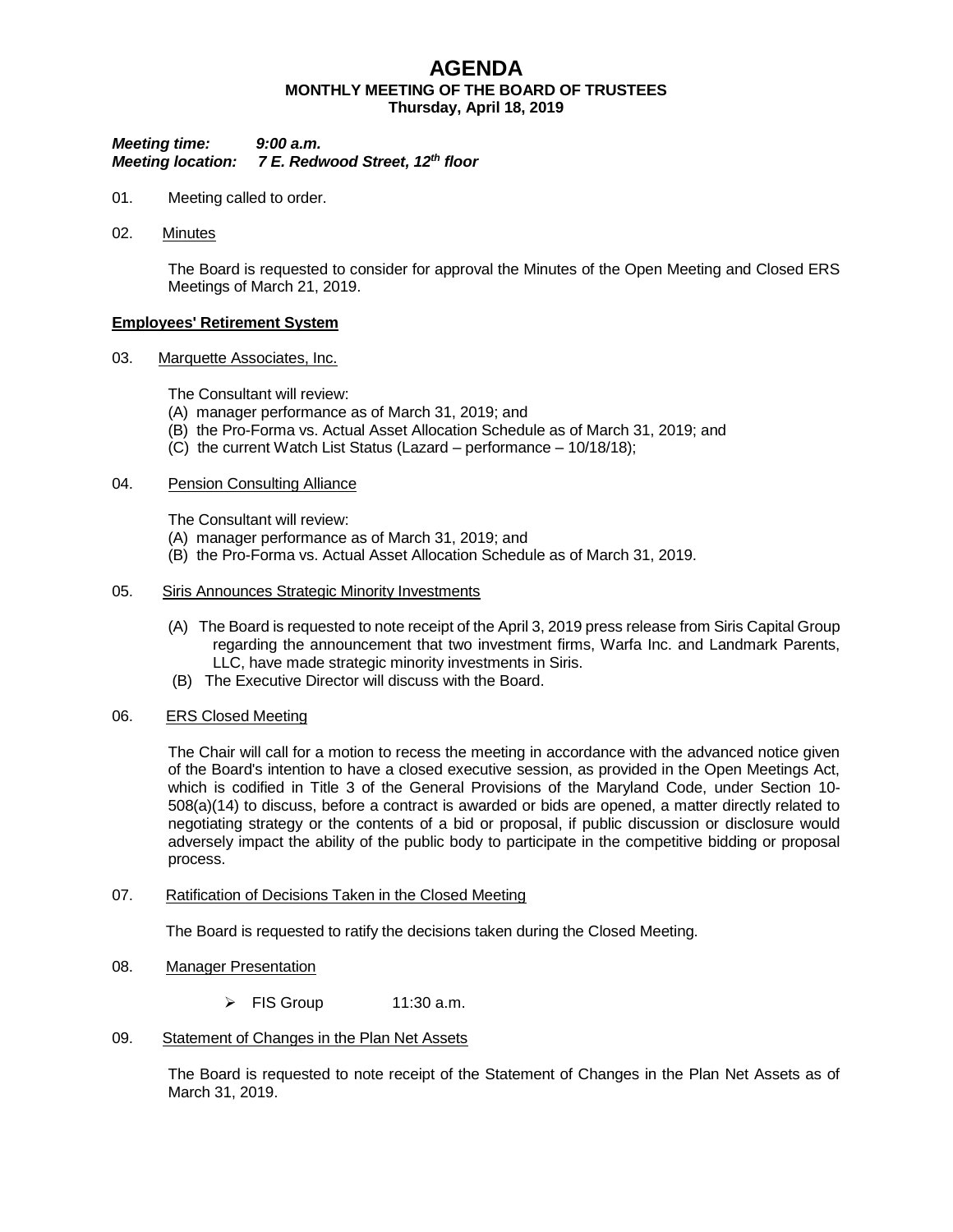# 10. Benefit Approvals and Decisions of the Hearing Examiners

- (A) The Board is requested to note receipt of and accept the Retirement Benefits Listing for the May 1 payroll according to the attached schedules, and to
- (B) Note the Decisions and Findings of Fact rendered by the Panel of Hearing Examiners.

# 11. Project Status Report

The Executive Director will update the Board on various projects.

- > Manager contracts
- $\triangleright$  Administrative expenses
- $\triangleright$  Staffing
- > Legal Firm Search

# 12. ERS Cash Flow Projections

- (A) The Board is requested to note receipt of and accept the ERS Cash Flow Projection Schedule.
- (B) The Accounting Manager will discuss with the Board.
- 13. ROUTINE ITEMS (To be acted upon collectively)

The Board is requested to collectively note receipt of the following items:

- > Trustee Educational Conferences & Program information.
- $\triangleright$  System Comparison Chart

### 

# **Elected Officials' Retirement System**

01. Marquette Associates, Inc.

The Consultant will review:

- (A) manager performance as of March 31, 2019; and
- (B) the Pro-Forma vs. Actual Asset Allocation Schedules as of March 31, 2019.
- 02. Statement of Changes in the Plan Net Assets

The Board is requested to note receipt of the Statement of Changes in the Plan Net Assets as of March 31, 2019.

- 03. EOS Cash Flow Projections
	- (A) The Board is requested to note receipt of and accept the EOS Cash Flow Projection Schedule.
	- (B) The Accounting Manager will discuss with the Board.

### 

### **Retiree Benefits ("OPEB") Trust**

01. Marquette Associates, Inc.

The Consultant will review:

- $\triangleright$  (A) manager performance as of March 31, 2019; and
- $\triangleright$  (B) the Pro-Forma vs. Actual Asset Allocation Schedules as of March 31, 2019.

### *Revised / Printed: 4/12/19 11:01 AM*